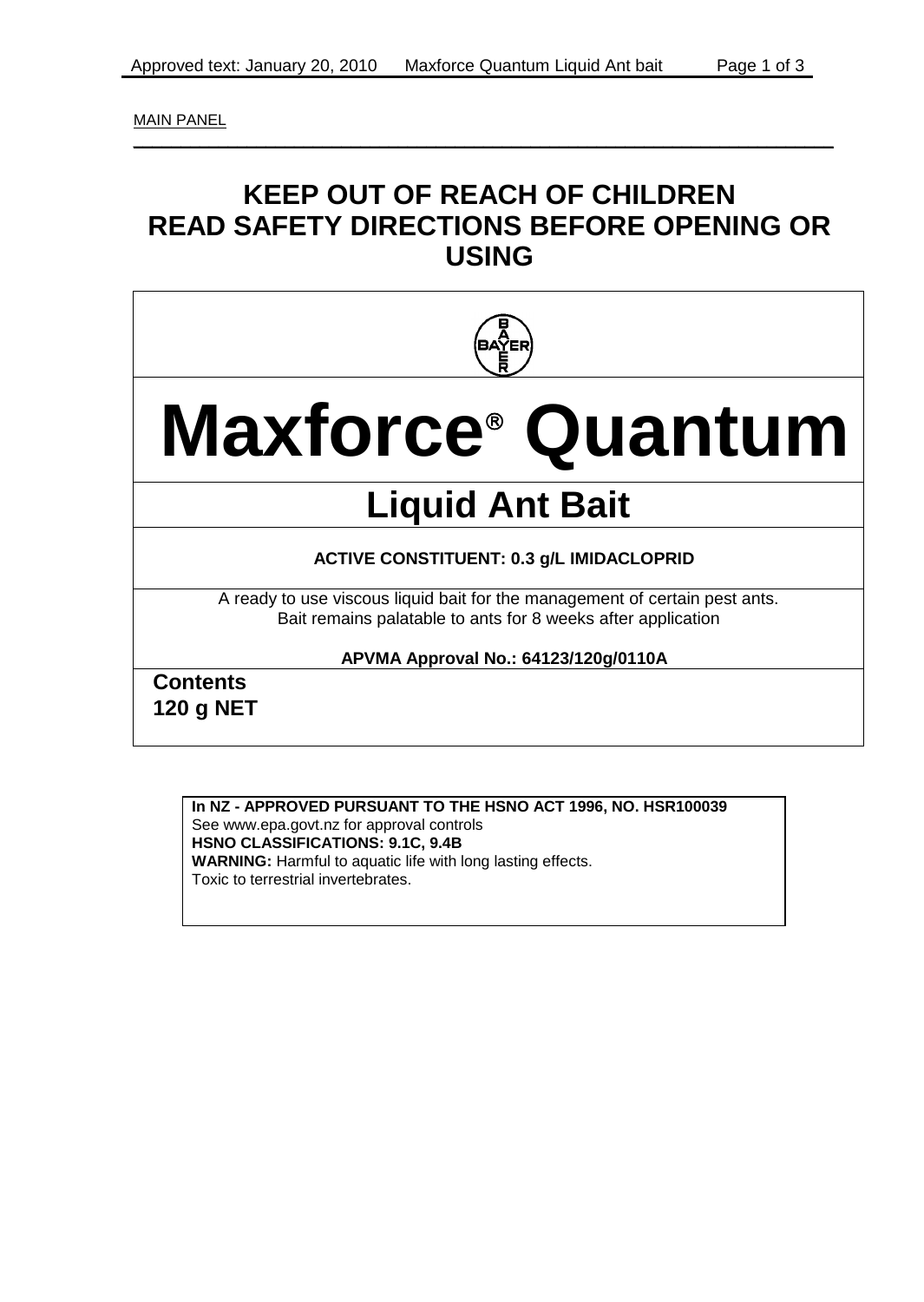ANCILLARY PANEL

**SAFETY DIRECTIONS**: Wash hands after use.

**FIRST AID:** If poisoning occurs, contact a doctor or Poisons Information Centre (Phone Australia: 13 11 26; New Zealand 0800 764 766).

**\_\_\_\_\_\_\_\_\_\_\_\_\_\_\_\_\_\_\_\_\_\_\_\_\_\_\_\_\_\_\_\_\_\_\_\_\_\_\_\_\_\_\_\_\_\_\_\_\_\_\_\_\_\_\_\_\_\_\_\_\_\_\_\_\_\_\_\_**

#### **STORAGE AND DISPOSAL**

Store in the closed, original container in a dry, cool, well-ventilated area out of direct sunlight. Dispose of empty packaging by wrapping in paper, placing in plastic bag and putting in garbage.

#### **PROTECTION OF WILDLIFE, FISH, CRUSTACEANS AND THE ENVIRONMENT**

DO NOT contaminate ponds, waterways or drains with the product or used containers.

#### **PROTECTION OF DOMESTIC ANIMALS**

DO NOT apply in areas accessible to domestic animals.

#### **SAFETY DATA SHEET**

Additional information is listed in the safety data sheet.

#### **Exclusion of Liability**

This product must be used strictly as directed, and in accordance with all instructions appearing on the label and in other reference material. So far as it is lawfully able to do so, Bayer CropScience Pty Ltd accepts no liability or responsibility for loss or damage arising from failure to follow such directions and instructions.

Maxforce® is a Registered Trademark of the Bayer Group

| <b>EMERGENCY CONTACT AUSTRALIA</b>   | <b>EMERGENCY CONTACT NEW ZEALAND</b> |
|--------------------------------------|--------------------------------------|
| <b>FOR 24 HOUR SPECIALIST ADVICE</b> | <b>SPECIALIST ADVICE</b>             |
| IN EMERGENCY ONLY:                   | IN EMERGENCY ONLY DIAL 0800 734 607  |
| PHONE 1800 033 111                   | <b>NEW ZEALAND-WIDE</b>              |

Bayer CropScience Pty Ltd A.B.N. 87 000 226 022 391-393 Tooronga Rd, Hawthorn East, Vic. 3123 Australia Telephone Australia: 03 9248 6888 Technical Enquiries Australia: 1800 804 479 Freecall NZ: 0800 227 012 www.environmentalscience.bayer.com.au

BAR CODE

BATCH NO: DATE OF MANUFACTURE